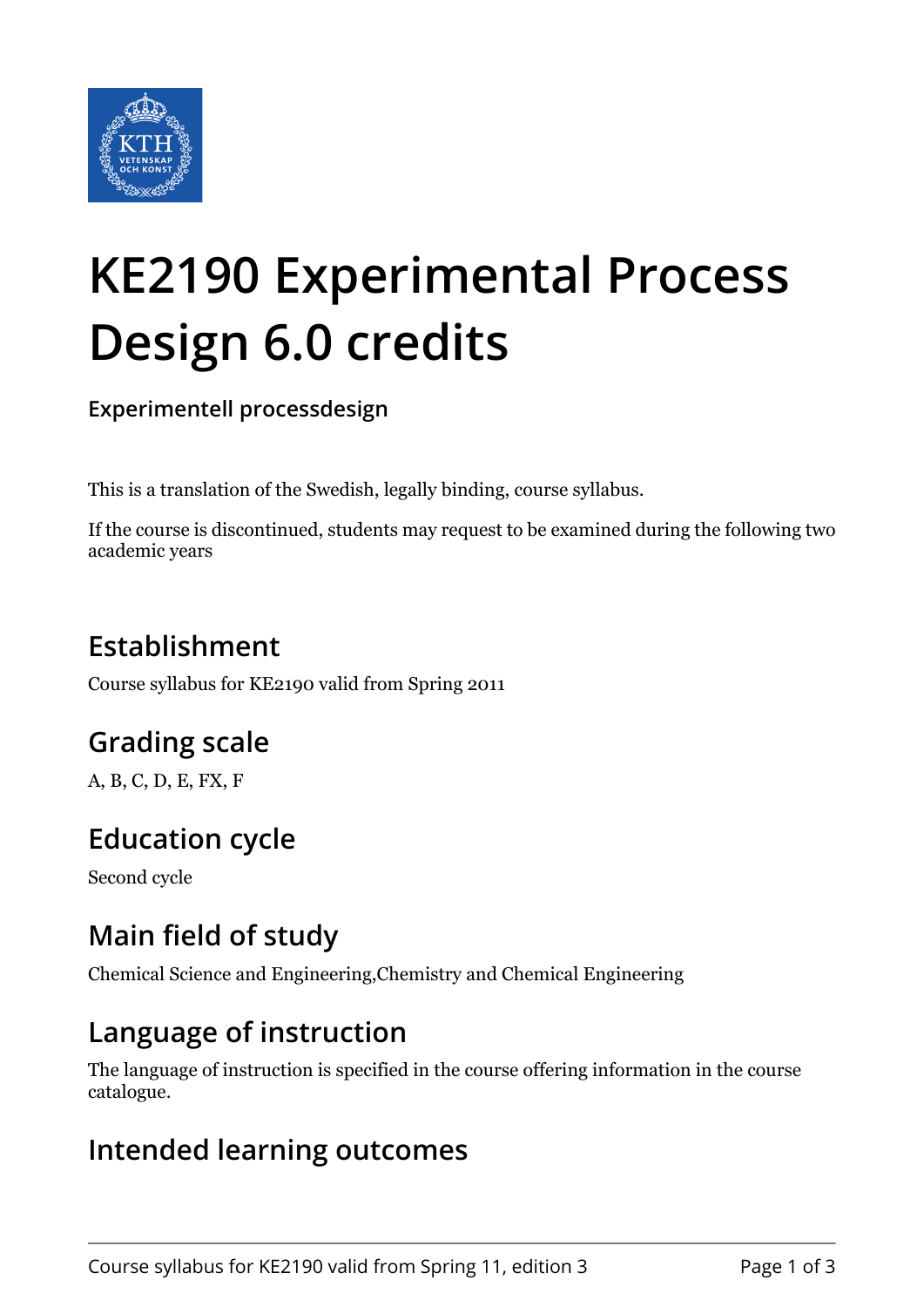The overall aim is to provide a basic knowledge about the design and analysis of chemical reaction processes related to energy production or environmental processes in laboratory scale.

After passed course the student is expected to be able to plan and realize laboratory experiments in an independent manner, using chemical reactors of different kinds.

After the course the student should be able to

- have on hands experience and be able to direct and carry on laboratory projects
- configure lab experiments in an optimal way, thus enabling a successful accomplishment of the experiments needed.
- build up an experiment-equipment from scratch, including equipment for measurement of reactant quantities, possible equipment for vaporization, reactor with equipment for temperature control, possible holder for catalyst, equipment for product separation and analyzing equipment.
- work up received experimental data and to present the results in a way that fulfils requirements on technical reports and publications in regard of disposition, clarity and for necessary documentation for possible reproduction.
- by oral presentations of all laboratory groups get a breath overview of a number of reaction systems and methods.
- have knowledge concerning risks for the lab personnel and about routines for handling environmental harming wastes from the laboratory.

#### **Course contents**

In this practical laboratory course, a small study of influenceing parameters for an energy or environmental process will be performed in laboratory scale. The skills and knowledge gained is useful by analogy when solving problems typical for the chemical industry or for research.

The laboratory will contain either homogenieos-, hetrogenious- or electro-catalysis, preparation of catalysts or electrodes, or a purification method. The laboratory involves methods for measurement of flows of gas and liquids, temperatures, separation techniques, electrochemical methods and other characterisation methods of gas, liquids and solids.

For the technical analysis, the course applies to knowledge about mass and energy balances and kinetic models for calculation of chemical reactors. The course is a exercise in process development and analysis, planning and evaluation of a sampling procedure and will be examined by a technical report and a small oral presentation at a seminary.

## **Specific prerequisites**

#### Admission requirements for independent students:

75 university credits (hp) in chemistry or chemical engineering, 20 university credits (hp) in mathematics and 6 university credits (hp) in computer science or corresponding. Documented proficiency in English corresponding to English B.

#### Admission requirements for programme students at KTH: